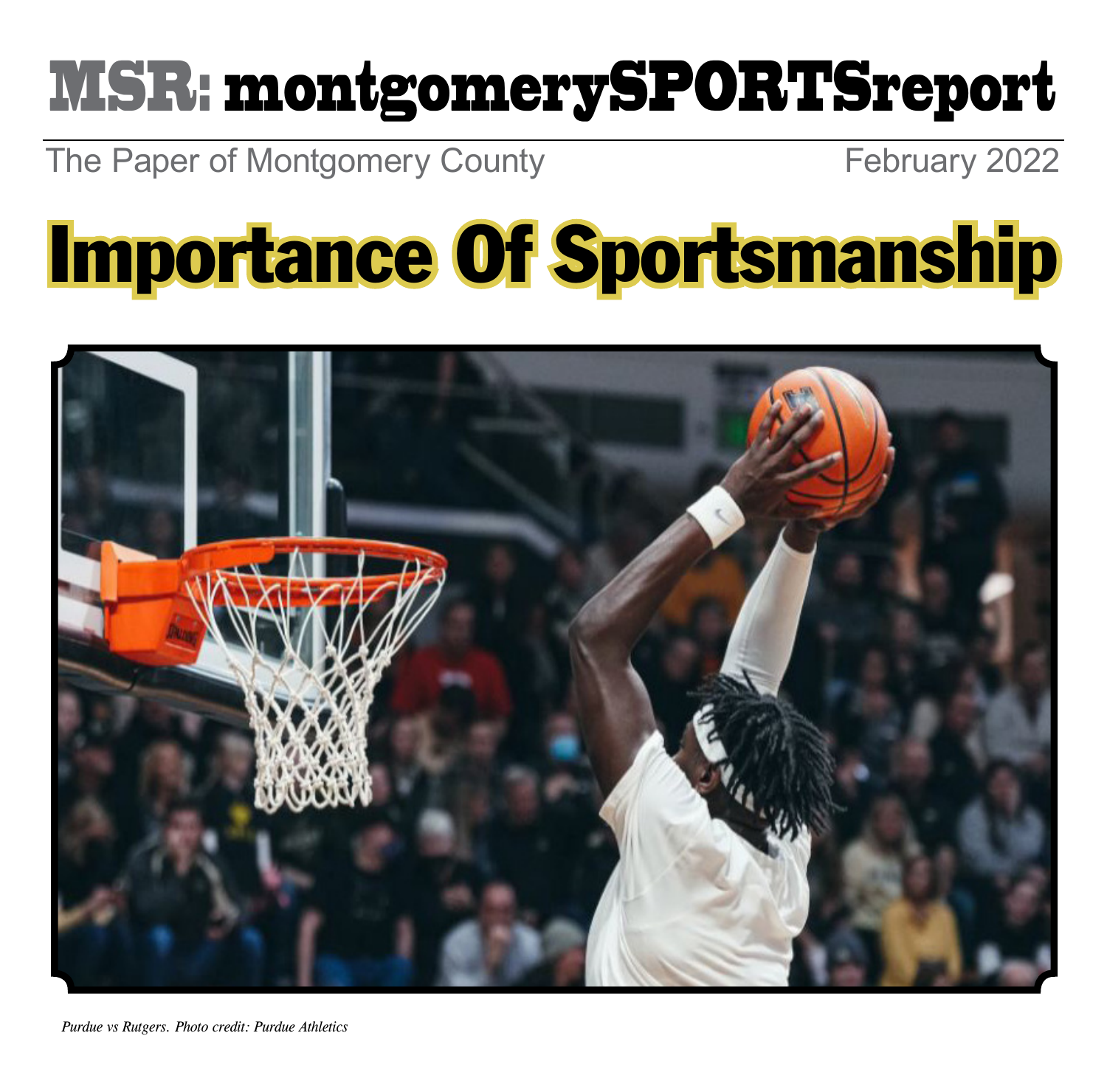### Sportsmanship, Sports News, and Special Boilermakers

Boilermaker Brainstorms: Blurbs From Kenny's Digital Notebook

Let's take a look at sports news and notes that are overflowing my digital notebook:

Two years before the Indiana Pacers invited Ann Meyers to become the first female to try out for an NBA team, Lusia Harris made history of a different kind in professional basketball. Harris was the first female to be officially

drafted by the NBA in 1977. That footnote in history was so buried that many basketball fans, myself included, did not know that until reading that Harris died Jan. 18 at age 66 The mere idea of women playing college basketball was a relatively new thing in the United States. Purdue didn't start its women's basketball program until 1975, four years after Indiana fielded its first university sanctioned team.

Harris was never a household name outside of Mississippi, even after scoring the first points in Olympic basketball history in 1976 at Montreal. So when the New Orleans Jazz chose the Delta State University star with the 137th pick, it was widely criticized as a publicity stunt. Still, Harris was chosen ahead of 36 other men in the eight-round draft that year.

Years later, the Jazz coach at the time – Frank Layden – joked that the 6-3 Harris was better than any player he had on the roster other than Hall of Fame guard Pete Maravich.

Recognizing the draft pick for what it was, Harris declined the opportunity to try out for the Jazz and instead started a family. "I just thought it was a publicity stunt, and I felt like I didn't think I was good enough," Harris was quoted as saying in her tribute story at NPR.com. "Competing against a woman, yes. It's a different story competing against a man. So I decided not to go." Fifteen years after the Jazz selected her, Harris became the first female collegiate player and first Black woman inducted into the Naismith Memorial Basketball Hall of Fame. Her childhood idol, Indiana high school legend Oscar Robertson, escorted Harris at the ceremony. …





Formerly the 440th best

recruit of the Class of 2024, Purdue sopho-

Big Ten rivals Hunter Dickenson of Michigan and Kofi Cockburn of Illinois also made the cut. Also on the watch list are Auburn's Walker Kessler, Connecticut's Adam Sonogo, Duke's Mark Williams, Gonzaga's Drew Timme, Kentucky's Oscar Tshiebwe, North Carolina's Armando Bacot and Providence's

Edey joins a list of former Purdue finalists that includes A.J. Hammons, Isaac Haas and

Jaden Ivey will have a chance to join Carsen Edwards as Boilermakers to win the Jerry West Award, given to the nation's top shooting guard. Ivey is among 10 finalists on a list that includes Wisconsin's Johnny Davis. Also making the cut were Arizona's Bennedict Mathurin, Baylor's Adam Flager, Iowa State's Izaiah Brockington, Kansas' Ochai Agbaji, Kentucky's TyTy Washington, Syracuse's Buddy Boeheim, UCLA's Johnny Juzang and Villanova's Justin Moore. … Fittingly, Edey and Ivey are on the list of midseason candidates for the Naismith Tro-

teammate Trevion Williams. …

phy Player of the Year Award.

Iowa. …

The Boilermakers, Auburn, Duke and Gonzaga are the only schools with two players on the list. The Big Ten leads all conferences with seven selections, including Kofi Cockburn of Illinois, Trayce Jackson-Davis of Indiana, Johnny Davis of Wisconsin, E.J. Liddell of Ohio State and Keegan Murray of

Purdue guard Sasha Stefanovic is a finalist for the Senior CLASS Award, given to a

the nation's top center.

Nate Watson.

more center Zach Edey is one of 10 finalists for the Kareem Abdul-Jabbar Award given to senior/graduate student who have notable achievements in community, classroom, character and competition.

Former Boilermaker Rob Hummel won the award in 2012. This year's winner will be announced during the NCAA Final Four. Stefanovic has his degree in finance and is currently a graduate student in the Human Resource Management program. He is a three-time selection to the Big Ten All-Academic Team.

As of Feb. 17, Stefanovic was averaging 11.6 points and 3.4 assists while shooting nearly 41 percent from 3-point range. With at least six games remaining in his career, Stefanovic is 91 points from joining Purdue's 1,000-point club

Outside the classroom and court, Stefanovic has run youth camps in his home town of Crown Point, with proceeds going to charity. Stefanovic also is a regular visitor to elementary schools and part of the basketball program's holiday shopping spree for underprivileged families in the area. …

Faced with the probable loss of Ivey along with seniors Trevion Williams, Eric Hunter and Stefanovic, Purdue will get an early test in the 2022-23 season thanks to its invitation to play in the Phil Knight Legacy over Thanksgiving weekend in Portland, Ore. The Boilermakers are in the Legacy side of the Bracket along with Duke, Florida, Gonzaga, Oregon State, Portland State, West Virginia and Xavier. A separate bracket includes Iowa State, Alabama, Michigan State, North Carolina, Oregon, Portland, Connecticut and Villanova. …

ESPN.com writer Jordan Reid offers a bad news/good news NFL Draft forecast for fans of the Chicago Bears.



believes former Purdue star George Karlaftis will fall to the Green Bay Packers at No. 28 in the first round. The bitter rival of the Bears have a definite need for pass rusher. "He has a chance to land in the top 20, but in this scenario he'd fall right in the Packers' lap," Reid writes. "Green Bay must get some

Let's start with the bad news. Reid

depth along the defensive line, and Karlaftis' combination of power and heavy hands could help him thrive in the NFC North."

Now for the good news. Reid forecasts that the Bears will use their first pick in the 2022 Draft (no first round pick thanks to the trade with the New York Giants which was turned into the latest hope at quarterback, Justin Fields) on Purdue All-America wide receiver David Bell.

Bell, who could quickly become a favorite of Fields, is slotted to be selected 39th overall by Reid.

"New general manager Ryan Poles has his work cut out at the receiver position, with only Darnell Mooney under contract next season," Reid writes. "Bell … is a smooth route runner with consistent hands. He proved over the past two seasons that he can be counted upon as a go-to option. Bell doesn't have outstanding speed, but he executes the details on his route stems and has a knack for finishing catches at the catch point." …

Spring football is around the corner at Purdue and the Boilermakers' 2022 season opener against Penn State is ranked among the top 10 Week 1 college football games by Athlon Sports writer Steven Lassan. Ranked seventh, the Sept. 1 Big Ten opener could be a sign of Purdue's ability to contend for a division championship.

"The Boilermakers will be a sleeper team to watch in the Big Ten West title race next year, and a win over the Nittany Lions … would be a great start for coach Jeff Brohm's squad. The trek to West Lafayette is an early test for a rebuilt Penn State squad."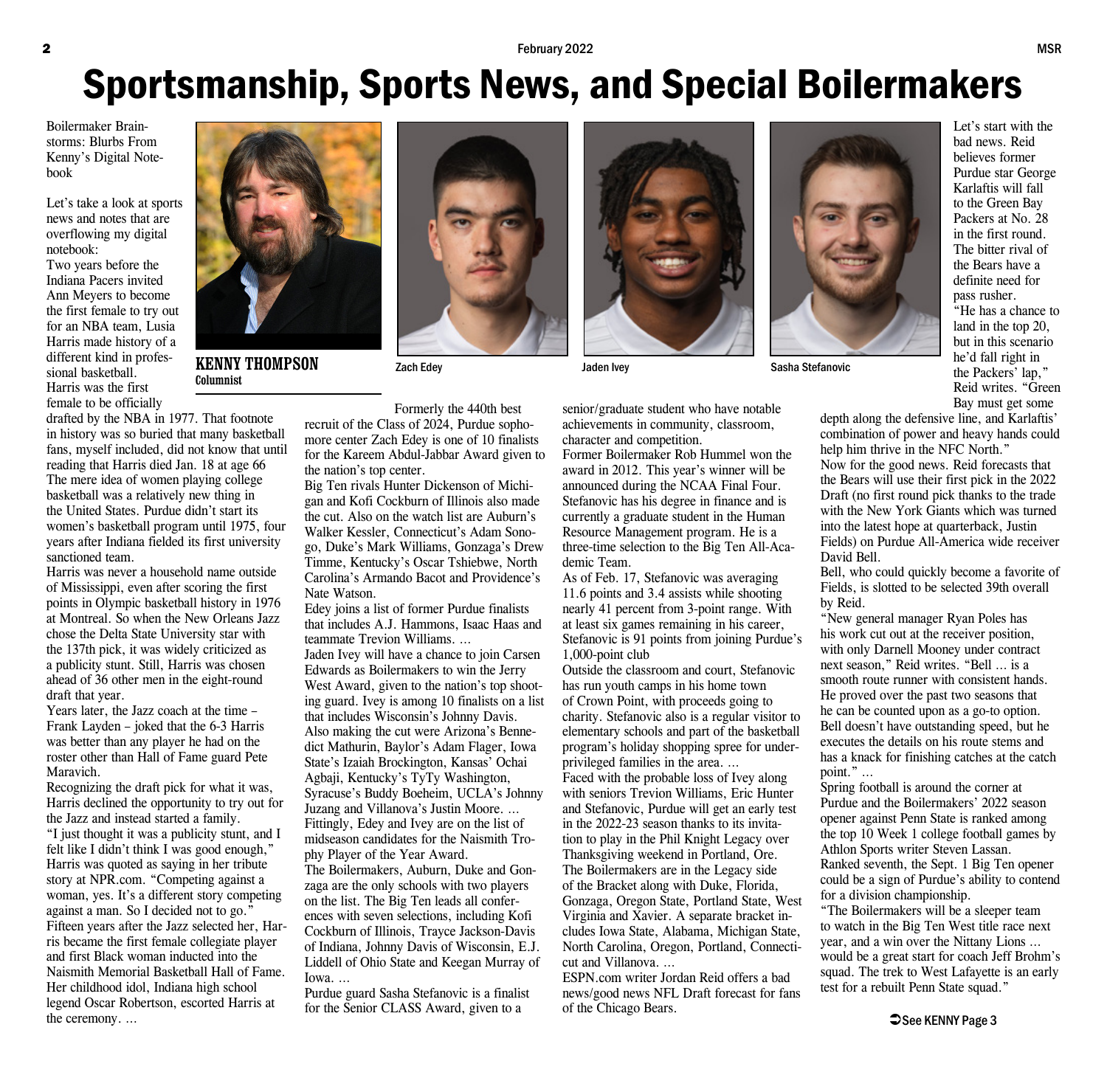#### Þ KENNY *From Page 2*

The Big Ten moved the Purdue-Penn State game from Saturday, Sept. 3 for a national television audience. Time and network have yet to be determined.

Notre Dame at Ohio State came in at No. 1 on Lassan's list. …

Triple-doubles are a rare species when looking into Purdue men's and women's basketball history.

The Boilermaker men have just one and that was accomplished 45 years ago by future All-American Joe Barry Carroll. Three Purdue women's players have done it. If I gave the avid Boilermaker fan 10 guesses, they'd probably only come up with Stephanie White. She was the first to accomplish the feat in 1999 against Indiana with 22 points, 10 rebounds and 10 assists in a 97-62 victory.

Eight years later, center Danielle Campbell put up 12 points, 11 rebounds and a school-record 11 blocked shots in a 69-53 victory against Butler.

This season, Jenae Terry joined the club but one-upped White and Campbell by accomplishing the feat twice. The junior transfer from Illinois collected 11 points, 12 rebounds and 10 assists against Miami (Ohio) on Dec. 19, an 82-76 victory. In an 80-66 victory against Minnesota on Jan. 27, Terry amassed 12 assists, 11 rebounds and 10 points.

Reflecting on Sportsmanship with Andy Griffith

One of my earliest examples of sportsmanship didn't come from my Bronco League baseball team or my Murdock Elementary football and basketball teams. I like to watch reruns of the Andy Griffith Show whenever possible, preferably the black and white episodes. One that stands out to me was called "Medal for Opie," which originally aired 60 years ago. Ron Howard may be best known today as an Oscar-winning director but he was a heck of a child and young adult actor ("Happy Days," "American Graffiti") as well. "Medal for Opie" was one of his finest moments. Opie is determined to enter the 50-yard dash at the Annual Sheriff's Boys Day races and is positive he's going to win a medal. Not only does Opie have a dream that he wins multiple medals, he even prays to win. But sometimes, the answer to our prayers is no.

When Opie comes in last, he is devastated and walks away from not only his friends

but his pa, the sheriff. Later at home, Andy tries to explain to his son about being a good loser. The lesson doesn't immediately sink in with Opie, who believes the medal was rightfully his and that the winner took it away from him.

What does sink in to Opie is Andy expressing his disappointment in him. While still not understanding the concept of being a good loser, which isn't the same as liking to lose, Opie tells his father he doesn't want to disappoint him and he'll try to understand. Walking through a handshake line and telling an opponent "good game" or something similar after a tough loss isn't easy. But it is a part of athletic competition, from grade school to the professional level. That's why it's important that incidents like Michigan coach Juwan Howard's slap of a Wisconsin assistant become a teaching moment and not an excuse to end handshake lines.

We can debate whether a five-game suspension and \$40,000 fine for Howard, a \$10,000 fine for Wisconsin coach Greg Gard and one-game suspensions for three players was enough or too lenient.

Big Ten commissioner Kevin Warren made it clear in his decision, in conjunction with the two schools, that an incident like this must not happen again

"Big Ten Conference coaches and student-athletes are expected to display the highest level of sportsmanship conduct," Warren said. "Our expectation is that the incident (Sunday) will provide our coaches and student-athletes with the opportunity to reflect, learn and move forward in a manner that demonstrates decorum and leadership on and off of the court."

2-22-22 and Purdue

In celebration of Tuesday's "2s" day, let's take a look at the best Purdue basketball and football players to wear the numbers 2 and 22. First up, men's basketball.

Eric Hunter Jr.: The current owner of jersey No. 2, the senior has been playing some of his best basketball during the past month to put the Boilermakers in contention for their 25th Big Ten Conference championship. During the past 10 games, Hunter has averaged 9.3 points and shooting 58 percent from the field (34 of 58).

David Teague: Purdue's best to wear No. 2, Teague will be remembered for dropping 32 points on Indiana in 2007. Teague, along with Carl Landry, also will be fondly recalled for giving Matt Painter's coaching career at Purdue the jump start it needed

with an NCAA tournament berth.

Joe Barry Carroll: The best to wear No. 22 at Purdue, Carroll was an All-American center who led the Boilermakers to their most recent Final Four in 1980. He also owns the only triple-double in Purdue men's basketball history with 16 points, 16 rebounds and a school record 11 blocked shots during his sophomore year against Arizona. Cuonzo Martin: The Robin to Glenn Robinson's Batman while wearing No. 22 in the mid 1990s, Martin transformed himself by his junior season into one of the Big Ten's most lethal 3-point shooters. He set the school record for 3-point shooting percentage (.451) and averaged 18.4 points a game as a senior to earn first-team All-Big Ten honors. Bob Ford: A team MVP as a junior in 1971, Ford scored 1,244 points and grabbed 648 rebounds in three seasons wearing No. 22. Jaraan Cornell: The final No. 22 in the basketball countdown was a member of the 2000 Elite Eight team. Cornell left Purdue with a record 242 3-pointers made. Purdue football has been fortunate to have several talented athletes wear No. 22, led by:

Larry Burton: One of the fastest to ever play for the Boilermakers, he was an All-American in 1974 after leading the Big Ten in receptions (38) and receiving yards (702) to go along with four touchdowns.

Dave Rankin: The two-time All-American end (1939-40) was a member of Sports Illustrated's Silver Anniversary All-American team in 1965.

Stan Brown: A taller version of Rondale Moore, Brown led the Big Ten with 108 points in 1969. He set Big Ten records for kickoff returns for touchdowns (3 in 1970) as well as career kickoff returns for TDs (5) and career return average (28.8). Jimmy Young: A two-time All-Big Ten defensive back who earned a place in Boilermaker lore with his game-saving interception of Trent Green in the end zone with 16 seconds remaining in the 1992 Old Oaken Bucket game.

End of the line

A Super Bowl berth with the Cincinnati Bengals capped the eight-year NFL career of former Purdue star Ricardo Allen, who announced his retirement on Instagram earlier this week.

"I've always wondered how it would feel giving up what most people would consider to be 'most of me' and that's being a professional athlete," Allen wrote. "But the truth is, I'm blessed to be able to say that it's

been good. It could have been better with two Super Bowl rings, but who's complaining? Not me."

A defensive back, Allen retires with 11 interceptions and 333 tackles in his career, seven years of which was spent with the Atlanta Falcons.

His retirement leaves Purdue with nine players on active NFL rosters: Markus Bailey (Cincinnati), Derrick Barnes and David Blough (Detroit), Ja'Whaun Bentley (New England), Anthony Brown (Dallas), Dennis Kelly (Green Bay), Ryan Kerrigan (Philadelphia), Rondale Moore (Arizona) and Raheem Mostert (San Francisco). That number will be boosted in 2022 with likely first-round pick George Karlaftis and possible second-round selection David Bell. Potential late round draft picks/free agents include linebacker Jaylan Alexander and running back Zander Horvath. Basketball notes

Not since the 1987-88 Big Ten championship team went 26-2 has a Purdue team had a better record after 28 games than the current Boilermakers at 24-4.

Purdue has had 24-4 records or better five times in school history and in three of those seasons (1988, 1994, 1996) the Boilermakers earned a No. 1 seed in the NCAA tournament. Robbie Hummel's torn ACL cost Purdue a shot at a top seed in 2010 and a crushing loss at Michigan in 1987 handed the No. 1 seed and a favorable tourney start in Indianapolis to eventual national champion Indiana. …

Jaden Ivey's 15 of 18 day at the free throw line against Rutgers were career highs. The 15 made free throws were the most for a Boilermaker since Willie Deane made 17 against Ohio State on Jan. 29, 2003. … If you're looking for trends to measure potential Purdue success the rest of the regular season and in the Big Ten/NCAA tournaments, the Boilermakers are 6-0 on Sundays and 23-1 on all days other than Thursday  $(1-3)$ . ...

Trivia question: Against which Big Ten team does Purdue hold the most series victories? If you answered Northwestern, give yourself a gold star. The Boilermakers own 134 victories over the Wildcats as well as an 11-game winning streak against Northwestern.

*Kenny Thompson is the former sports editor for the Lafayette Journal & Courier and an award-winning journalist. He has covered Purdue athletics for many years.*